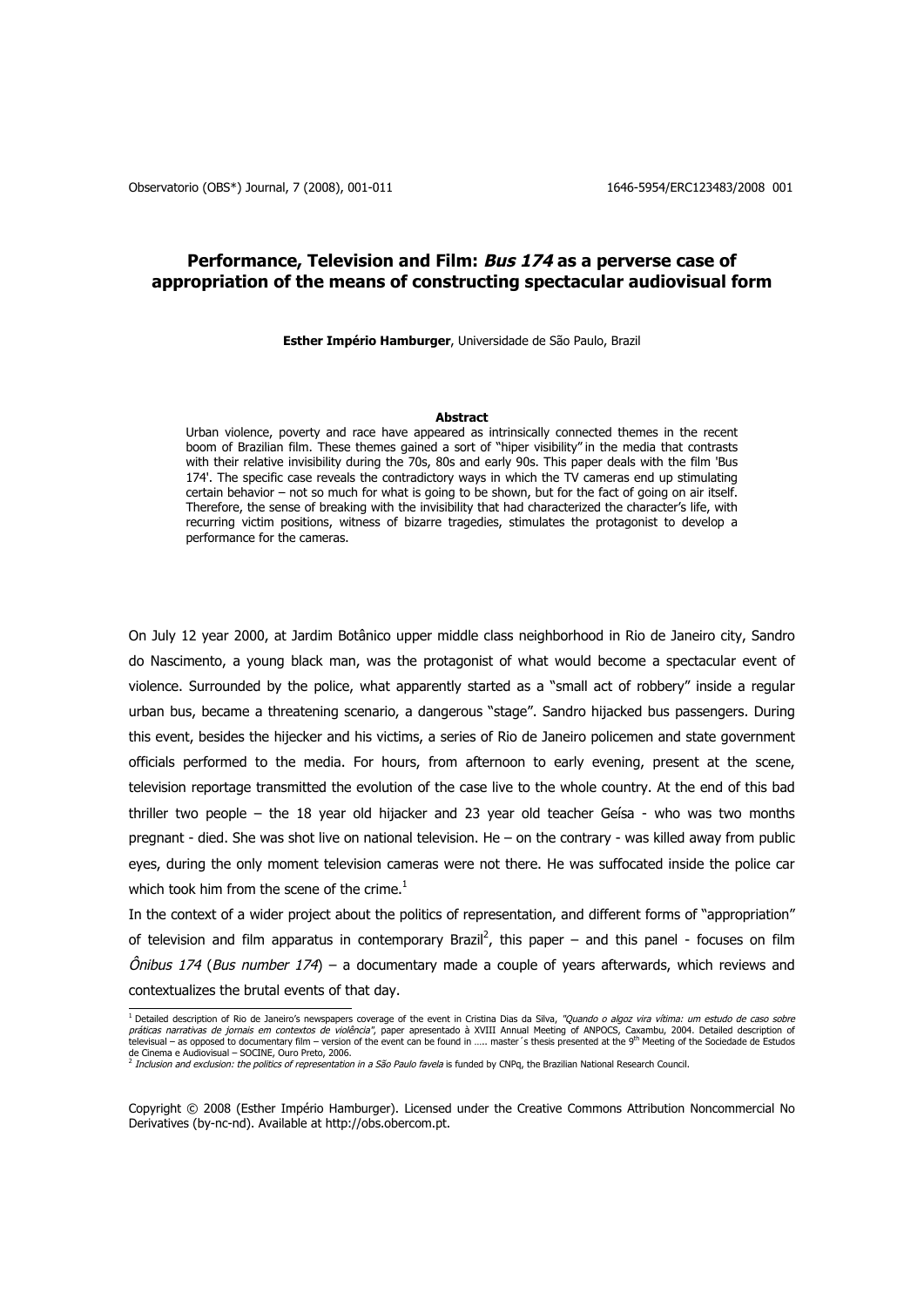### 02 Esther Império Hamburger

Bus 174 places TV reportage in perspective. Through an assemblage of television footage, expo facto reports by privileged participants, such as hostages, the "swat" officer who was in charge of the operation, former friends and family of the protagonist, social workers who knew him, as well as drug dealers, policemen and specialists who did not have any organic connection with this specific case, the film constitutes privileged material to feed research about the relations between television and film media, public visibility, violence and performance in contemporary Brazil.

I use the term "appropriation" here to designate different ways through which subjects represented in the media as this "other" - who is associated with violence, poverty and race - control the ways their image appears on the screen. The hypothesis of the project is that different ways and degrees of "appropriation" assume specific aesthetical forms in each selected film, and express different relations filmmakers establish with their subjects. Within this broader framework, in relation to other films such as City of God, The prisoner of the iron bar, Carandiru or Falcão, the kids of the dealers, Bus 174 presents a "perverse" form of "appropriation". During a whole afternoon and early evening, the performance of Sandro, the protagonist here, galvanized television, and the media. As he became aware of the fact that he was at the center of the scene, his performance privileged this unique chance to speak up, in detriment of his own chances to survive. In this sense, his action can be analyzed as one – perverse - form of appropriation, first of live television, later of documentary film.

I go through detailed discussion of the documentary directed by José Padilha and the ways in which it can be thought of as a perverse form of appropriation. From there I go to a brief description of the broader research project in which this discussion of Bus 174 is situated. Unsolved questions about how to represent violence without reinforcing prejudice and discrimination conclude the paper.

Notícias de uma guerra particular the 1999 documentary by João Moreira Salles can be thought of as starting a whole trend of films on violence and poverty in association with the beginnings of current revival of Brazilian cinema. Only 4 years later, Bus 174, directed by José Padilha, comes out amidst a "boom" of documentaries and fiction films that bring to light this up to the early 90s submerged world. The interplay between all these films expresses the intense ongoing dispute over what can be thought of as the control of representation.

The four years separating the two films are the years of the so called "revival" of Brazilian film, both fiction and documentary. But they were also crucial for the passage of the invisibility in the media, characteristic of the previous decades, to a series of diversified experiences that gave visibility to the universe of the urban popular classes. Both films express representation principles adopted in this new phase of Brazilian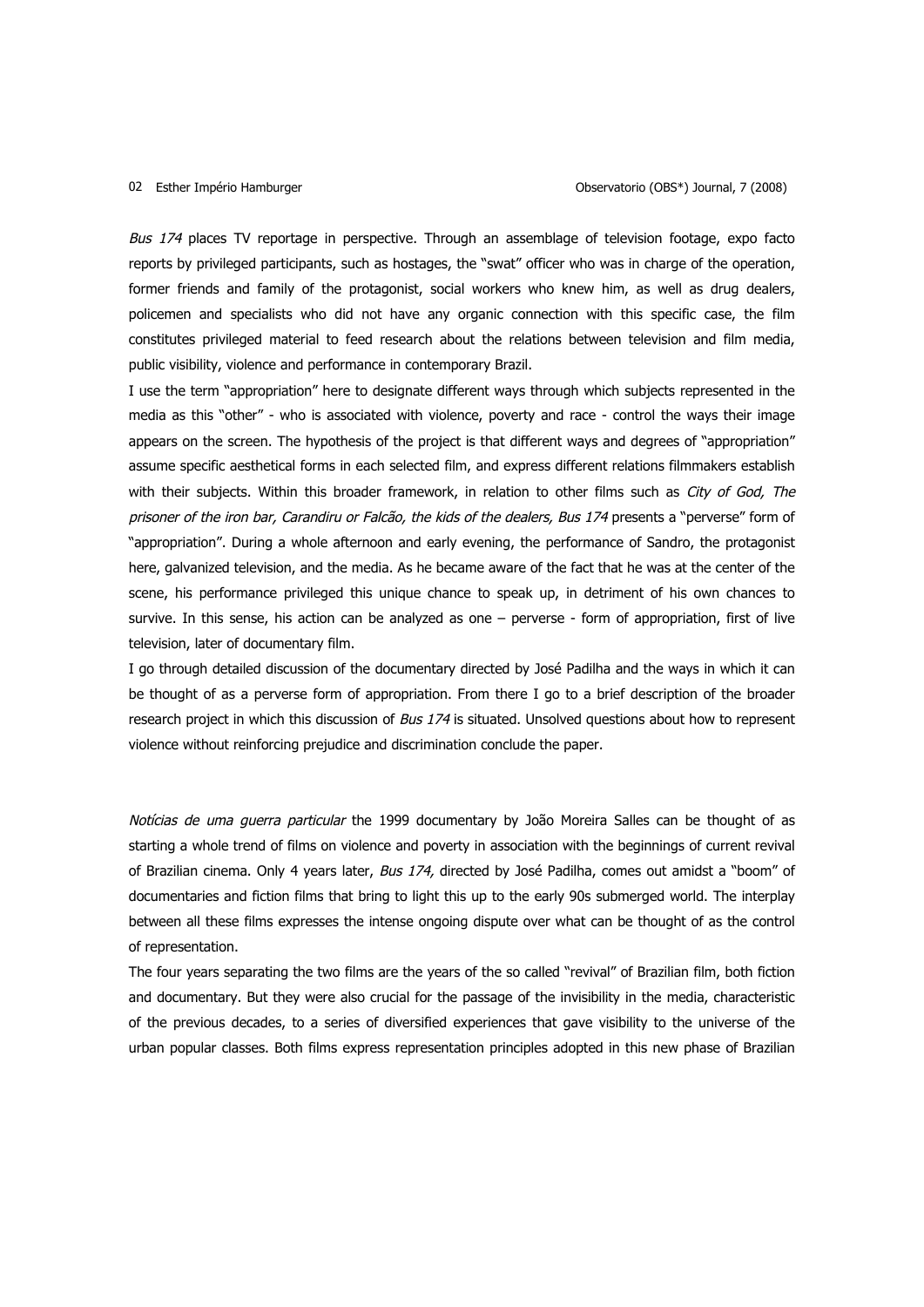cinema. Violence, present in allegorical register in the films made in the 'cinema novo' era, emerges in the register of document in contemporary Brazilian film production.

Bus 174 added one perspective to those perspectives approached in News: the media. By taking television archive material, as his prime material José Padilha's film brings elements that stimulate us to think about audiovisual representation, television and film. Television footage of the occasion guides the film, in its chronological reconstruction of the event. Archive material was edited in a way as to foster our understanding of the situation. The idea here is that a film, done after the fact, with the benefits of distance, in time and space, both in production and reception, can contribute to put the television event in perspective, to foster our understanding of the tragedy, to stimulate the formation of an enlightened public opinion, which should be able to escape maniquean views of the drama, specially a possible dominant interpretation that would approve the police's attitude of killing the aggressor.

Documentary film in this case should be able to contextualize the event, to give voice to participants, in ways that live coverage cannot do. The analytical general view proposed in the film can be noticed right from the beginning, with the panoramic shallow flight over the city of Rio de Janeiro, pointing out the social differences registered in the urban geography, the beach and the hills (the favelas), until its arrival at the Botanical Gardens, approaching the crime scene<sup>3</sup>. Throughout the film, sequences of television material, recorded live on the day of the hijacking, are intercalated with archive material, such as the police/criminal record of Sandro, news published in the press about his mother's death, the Candelária massacre, besides countless interviews with hostages of the bus, policemen, journalists, drug dealers, real relatives or relatives by affinity, professionals who took care of him as psychologists, social workers and a capoeira teacher.

Although not exactly in the same order, the film follows very closely the chronological script of the protagonist's life, reconstituting his trajectory, not as the cruel man or violent criminal, pictured on live television at the time, but as a victim of an unfair, violent and unequal society. The complex scenery composed of different and sometimes contradictory perspectives, ends up, as much as in "News of a private war", by creating a complex picture with no way out. The almost solitary burial of a boy illegally strangled inside a police car (the only moment, after hours of negotiation, when television cameras were absent) was accompanied by an also solitary lady who presented herself as the person who Sandro (already an adult) adopted as a mother, and to whom he promised to "be someone". No blood family, appealing tragic soundtrack.

Instead of the audience of millions, who in the year 2000, followed live coverage of the event, the film, in Brazil, had a modest audience of spectators. It succeeds in making the viewer – usually an upper middle

<sup>&</sup>lt;sup>3</sup> See Ivana Bentes, *"Do sertão à favela"* for a comparison with other films which open with similar aerial shots of Rio de Janeiro.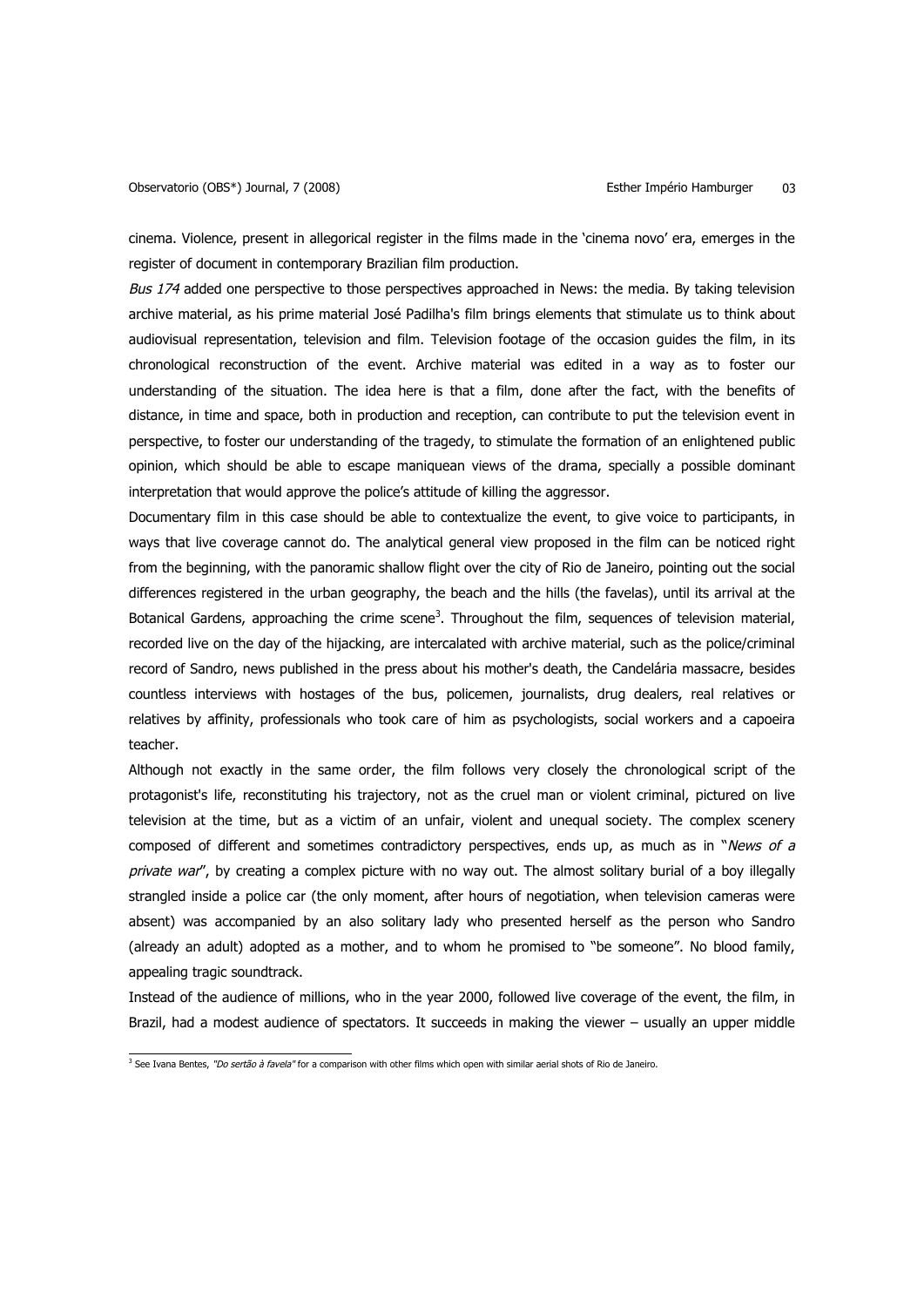class Brazilian who goes to the movies – feel guilty – of omission, or for being complacent with stereotypes that associates blackness, poverty, ignorance, criminality and violence – a social context which, ultimately, would have murdered Sandro.

In contrast to what perhaps could be thought of as an overdramatic structure, which duplicates, in the other extreme, the stereotype of the algoz, which associates black poor male kids from Rio de Janeiro favela hills with violence, Padilha´s film presents a decent and legitimate picture of an innocent poor black who at the age of five saw his mother being slaughtered, a couple of years later survived a police massacre, and who finally was killed by police abuse. Beyond the extreme polarization, the film offers excellent material to think about the relationship between citizens who belong to an almost invisible society and the mechanisms of producing representation such as photographic cameras and TVs.

"Bus 174" discusses a 'mediatic phenomena". The presence of cameras transformed a robbery of small dimensions into a national event with international repercussion. And different reports on the event reveal unexpected critical perspectives, such as the one by a masked character. This drug-dealer, who protects his face for obvious reasons, does not approve Sandro's operation, from start, for organized crime condemns crime against bus passengers, simple people just like them. Furthermore, strategically, this masked person explains that the robbery was not properly planned as the place where Sandro stoped the bus did not offer conditions to escape. Even further, as the drama became the center of attention in the media, the chances of escaping diminished radically. This professional belittles Sandros as an "amateur". His opinion matches other interviewees' opinions who knew Sandro very well either as a companion, a student, an inmate, or a hostage. They all unanimously describe him as a human being different from the monster that was pictured during the event.

The assembly of the in loco recorded material in chronological order, mediated by contextualizing reports, allows us to reconsider the parallel development of the police and the kidnapper conduct. The film reveals that the presence of the media introduces a variable that paralyzed the police, leaving technical routine procedures to the wills of political leaders. Later on, after the arrest, it is only in the absence of cameras that the shameful act of revenge takes place.

The presence of the media also changes Sandro's performance and in this specific case the film allows us to infer a transformation. The inside of the bus becomes like a back stage - where not everything can be seen or heard – creating a true drama performance. Reports by some of the victims confirm that Sandro not only acted, he also directed their performance. Throughout the event, step by step, he gradually embodied the stereotype of the bad character, for which he had a perfect physique du role. This character gradually takes his real mask out, only to vest an invisible mask of a well known stereotype character. He started by wearing a hat, a mask, and sun glasses, and by speaking through the voice of his hostages. He ended up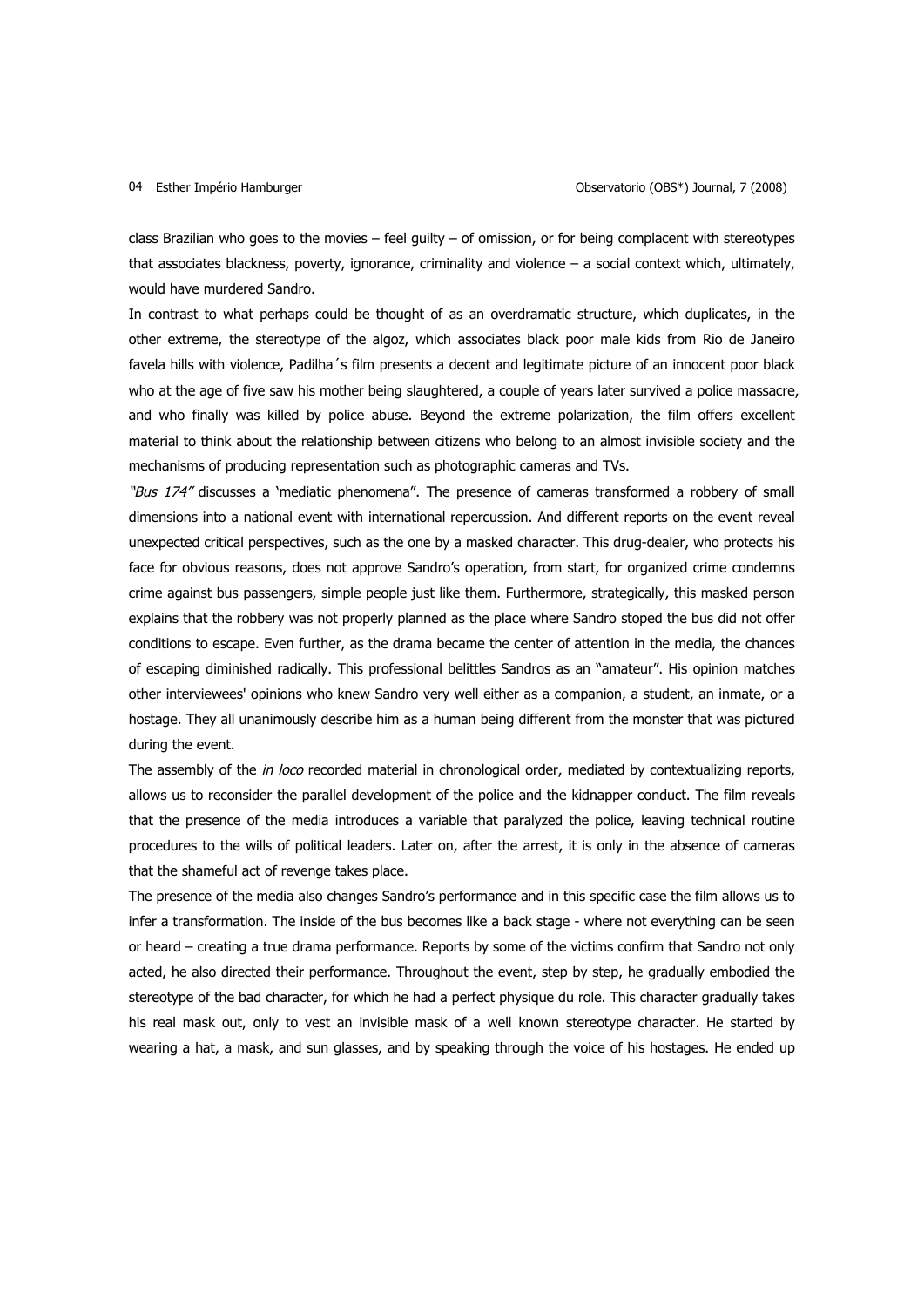by exposing his opened face through the opened window of the bus. Through this privileged post he told Brazilians, and the world, about the most dramatic episodes of his impressive biography. Things he emphasized are relevant here.

As chances of escaping become less likely, Sandro gives up hiding his face. He removes his mask, puts his face literally out of the bus window and yells. He addresses, not the hundreds of people that are watching the drama in the spot, right behind the isolation cord, but the millions of TV viewers who followed the developments of his dangerous operation live, on radio or TV.

The lines Sandro shouted are expressive. He refers to things he imagines he shares with the people he imagines as his viewers. He says that unlike fiction events in the American film he saw on TV the day before, his actions were for real. At the same time, a hostages' testimony, who escaped, tell us the story of the negotiations going on in the back stage between these antagonistic characters. Sandro told the hostages – all women, since he had released the men – at his signal, to pretend they were being hit. In other words, he directed a play. He pretended to the outside public that he would shoot, while arranging with hostages to scream as if they were actually being hit. Inside the bus, hostages at that moment were lying in the floor, so that from the outside, their voices would be heard, but their bodies would no be seen.

As I suggested before, the police, on its turn, played the role of the paralyzed. The operation was marked by comings and goings. At the time there was even suspicion that the bullet that killed one of the hostages was shot not by Sandro, but by a policeman who would have killed the innocent pregnant woman instead of the hijacker. This was not true. The suspicion itself nonetheless reveals general lack of confidence in the police.

The presence of the media immobilized the police and mobilized the hijacker. At the same time, the media became, itself, a prisoner of the event. TV channels and radio stations fell compelled to broadcast the story, with the kind of frenezzi that is typical of mediatic events.

Sandro in his turn was in a sense "prisoner of the lights", or, in other words, prisoner of the attention given to him by the cameras. Gradually, as I say, he switched his moves from emergency gathering of little money, to urgent performance of the role of the bad guy, everybody who knew him and was interviewed in the film – including some of the hostages – agreed he was not.

Although, according to the reports by his street companions, he hardly mentioned anything about his past or his family, when facing public visibility through television cameras, Sandro denounced his tragic early years. He seemed to be aware that that story would capture attention. He denounced that he had consistently got beaten in life. This boy as a victim had appropriated the situation aiming to revert it. And in his hours of fame, he uttered a threatening speech. Again, his "bad man's" discourse, vicious victim, according to him was inspired by American movies, contrasts with the perceptions that the hostages had of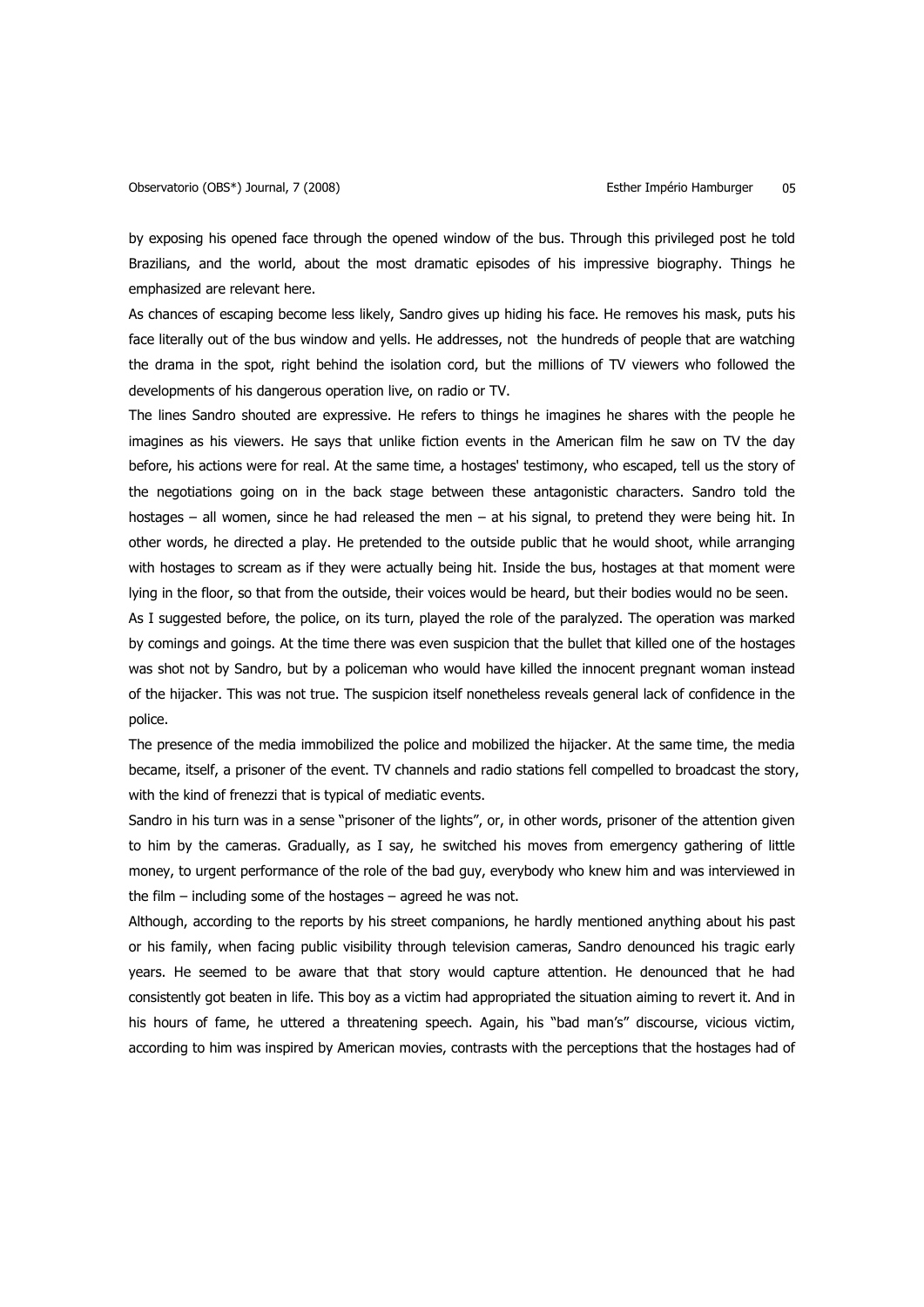him - with a double game told them – from the outside he pretended to shoot while inside there was a guarantee that he would not hurt anyone. The windows of the bus framed the stage.

As usual, live coverage explored the event without much contextual information. In order to go beyond this sensational approach, the film recovers the wicked-victim's trajectory. It intends to recover the identity of someone who miraculously survived several violent tragedies. It pictures someone whose life embodied the Brazilian social drama with incredibly sharp colors. The film sharply denounces a succession of extreme unjust circumstances – we see simulations of his eye witness of his mother's murder; of the horrendous, police massacre of street kids, during the night, in front of the Candelária church downtown Rio de Janeiro. We are presented with images that show humiliation and abusive treatment of kids in the correction institution where Sandro was sent, and from where, not surprisingly, he escaped.

The film takes Sandro's speech as a guide to tell his history. The characters the hijacker mentioned in his speech to the cameras are all interviewed. The hijacking event – beginning during the day and, as a bad omen, finishing in the dark – serves as a guideline to the film that cuts scenes in order to put things in context several times. With a dramatic non diegetic music in the background, the film develops towards the tragic end as if there was no other way out. Sandro's relationship with the camera – the performance of a despaired man facing the spotlights, which is quite obvious in the film  $-$  is the knot that remains to be undone.

Bus 174 sharply denounces enduring Brazilian social inequality as the root of an incredibly tragic life. It powerfully assembled TV images in a way that allows viewers to rethink a relevant event which would otherwise be rapidly forgotten. It does, with more sensitivity and fairness, the same role as the TV coverage did – it lets the boy direct the show – despite the police, government, and the media - and against his own chances of surviving.

The atmosphere of a tragic end is enhanced by setting up a narrative in melodramatic tone. Bus 174 does not play with goodies or badies. Sandro appears as the victim of perverse social conditions. Viewers are presented with this terrible otherness for which they should feel co-responsible at least for complacence with discrimination.

In the case of 'Bus 174', the documental material seems stronger than fiction. Sandro was five when he saw his mother being stabbed. He never knew who his father was. As a rebel, he adopted the streets. He was the witness of another cruelty, this time carried out by policemen – the Candelária massacre. As a survivor, the boy for a while, that was perhaps the healthier period of his life, could count on a capoeira teacher from PUC, Rio de Janeiro Catholic University. Addicted, he went back on the streets. In the absence of a mother, he adopted one. He promised that she would be proud of him one day. The tone of the music highlights the path as an inevitable tragedy.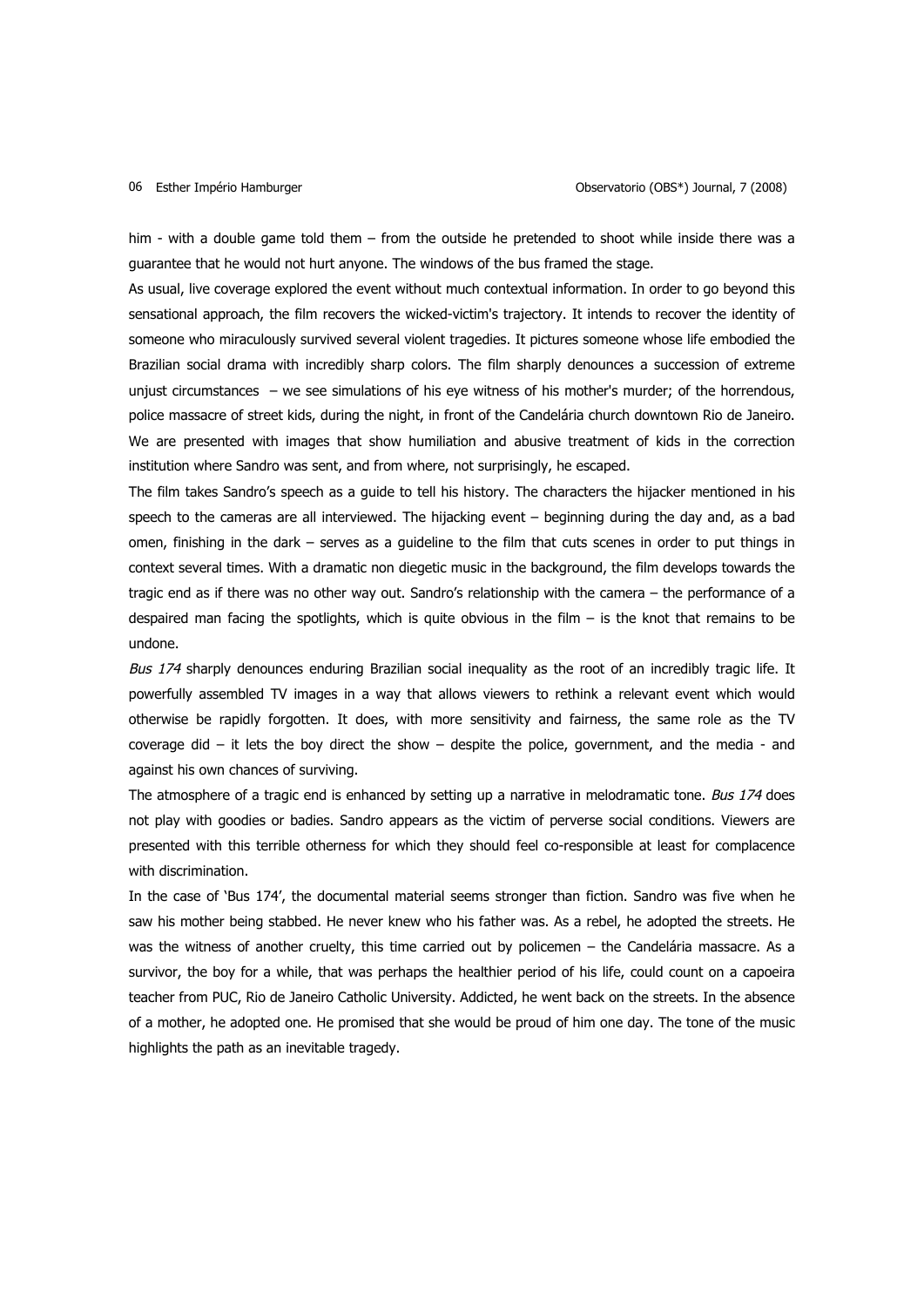Bus  $174$  is powerfully disturbing. The question is raises, though, is how to disarticulate this complex conundrum that associates poverty, race, gender and violence to fear? Would it be possible to think about esthetical ways of disarticulating these common sense connections?

# **Politics of representation in contemporary Brazil: the notion of appropriation**

Urban violence, poverty and race have appeared as intrinsically connected themes in the recent boom of Brazilian film. These themes gained a sort of "hiper visibility" in the media<sup>4</sup> that contrasts with their relative invisibility during the 70s, 80s and early 90s. Film and television treatment of violence, poverty and race has provoked intense debate involving directors, musicians, critics, social movements. Questions in this debate revolve around accuracy of filmic representation, eventual excess of violence that would reinforce stereotyped images of the poor, mistaken images of violence as the only possible account of daily life in poor neighborhoods, non legitimate appropriation of local images.

The broader project in which this paper is included takes participates in this debate. Dispute over the control of what is represented, how and where defines the relationship that people from different social classes and professional segments maintain with various audiovisual formats, such as TV programs (the news, reality programs, soap operas), documentaries and/or fictional films. The idea here is to relate different forms of representation to the different ways in which the people who represent and/or are represented in each specific work perform. The ways in which people perform in the process of filming – including rehearsal, rewritings of the script, sound track, mise en scéne, etc… express different games of appropriation of the mechanisms of constructing representation.

Roughly, the idea is that in different ways, still under investigation, people try to appropriate the mechanisms of producing representation. And different aesthetic arrangements capture and express different forms of this appropriation. By becoming a candidate to take part in "reality shows" such as the "Big Brother", by writing a book about the poor neighborhood where one lives, (which eventually might become a movie, as was the case with *City of God* by Paulo Lins), by writing and interpreting Rap songs (which can become TV or film soundtracks), by participating in audiovisual workshops in poor neighborhoods or in prisons, or by shooting one´s own documentary – as it was the case with rapper MV Bill, who had his film Falcão broadcast on primetime television - people aim to be included in the universe of the visible – an universe which sometimes is framed as the universe of the "spectacle".

and the cent Brazilian film has been subject to different interpretations, some of them with emphasis on the shift of meaning in the representation of "*favelas"*. See for example Ivana Bentes, "The sertão and the favela in contemporary Brazilian film", F. Ramos, "Humility, guilt and narcisism turned inside out in Brazil's film *revival",* and Ismail Xavier, *"Brazilian cinema in the 1990s: the unexpected encounter and the resentful character".* For the place of violence in Cinema Novo see<br>Ismail Xavier, *"Sertao mar: Glauber e a estetica da fome*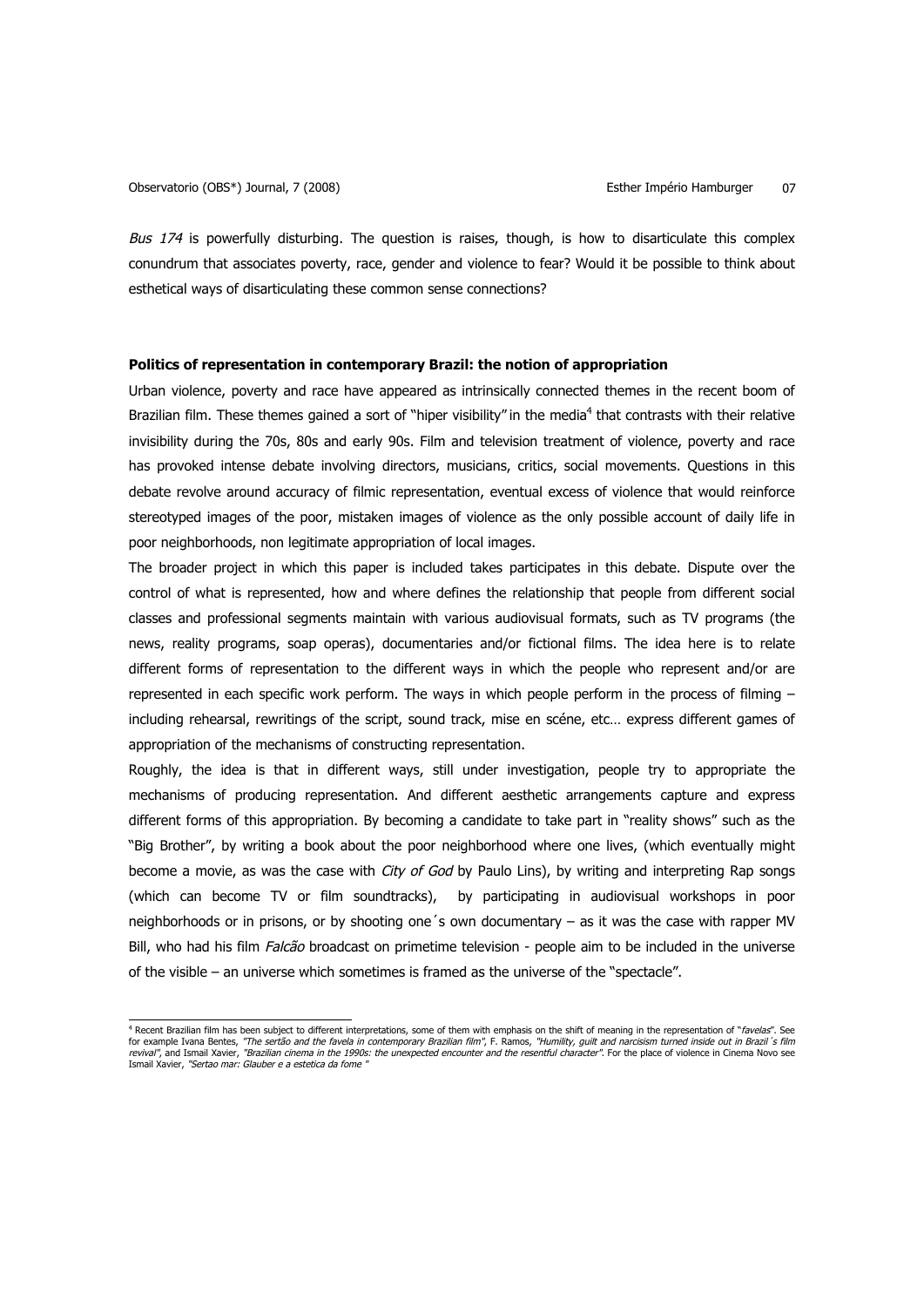### 08 Esther Império Hamburger

In the theoretical horizon of the project figures the problematization of the notion of "spectacle" in itself. From the perspective of film and television makers, the question is how to represent violence without reinforcing stereotypes and prejudices. Producing representation of poverty and violence nowadays means dealing with images that play strategic role in the interplay of social relations and representations.

If the hypothesis of different ongoing forms of appropriation of the mechanisms of producing representation is correct, the idea that contemporary social relations should be understood in terms of the "society of the spectacle" roughly understood as this almost independent universe, which would fascinate and alienate people - would be questioned by the idea that even though unequal and distorted, interaction rather than separation would mark relations between viewers and films and/or television programs. Different kinds of continuity – some more perverse than others - would mark relations between viewers, people represented and professionals who work on the building of representation. Different forms of "appropriation" of the mechanisms of producing representation" range from aesthetically oriented political actions that aim at television exposure – the 9/11 can be thought of that way, to films that construct their verossimilitude based in the body movement and oral language of endogenous cast, scripts that are based in insider reports, local sound tracks, etc.

This paper dealt specifically with the film 'Bus 174'. The specific case reveals the contradictory ways in which the TV cameras end up stimulating certain behavior – not so much for what is going to be shown, but for the fact of going on air itself. Therefore, the sense of breaking with the invisibility that had characterized the character's life, with recurring victim positions, witness of bizarre tragedies, stimulates the protagonist to develop a performance for the cameras. For this documental performance, Sandro embodies the stereotype of the bad negro and enjoys as much as he can of the capacity to scare. During his '15 minutes' or so of fame, the revolted man immobilized the police. The police and the government became hostages of what they could imagine as a negative repercussion of an aggressive act in the eyes of the public. The boy became a hostage of the character that he embodied, infuriating the police, humiliated by the inability to act when live TV is present. On the other hand, the presence of the cameras guaranteed a certain survival. It is possible to conceive that if the police car had a camera, the murder of the hijacker would not have taken place. Conversely, the same cameras that guaranteed Sandro's celebrity, led him to a performance that could not envision another way out but the tragic end that happened.

'Bus 174' allows these kind of speculations, but perhaps it could have gone a little further concerning the aesthetical disarticulation of preconceived notions that connect the violent social order and its representations. Would it be possible to deal with the case without falling in the space that flirts with the melodramatic tradition, opposing victim and criminal, in some ways justifying violent acts by the lack of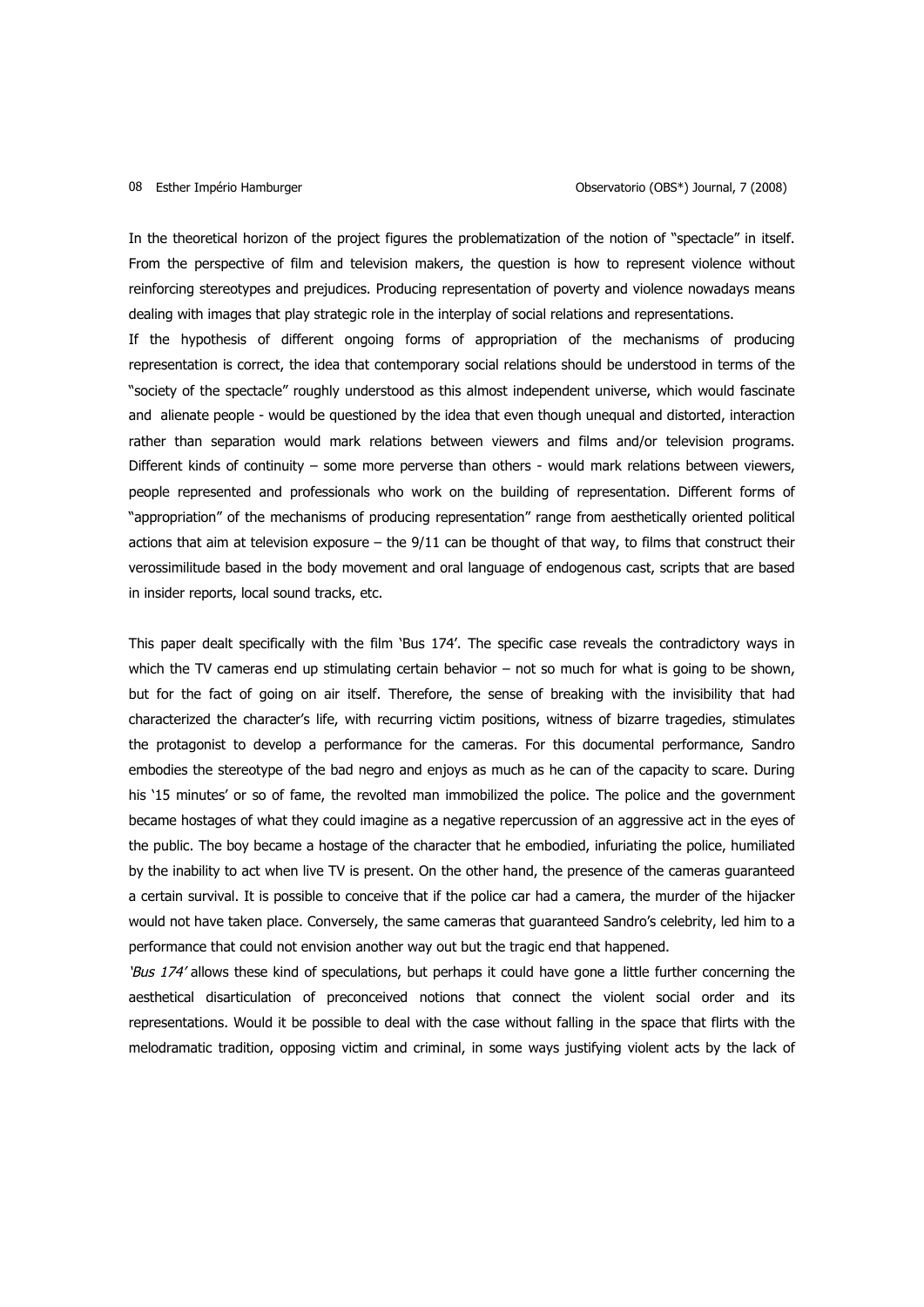Observatorio (OBS\*) Journal, 7 (2008) Esther Império Hamburger 09

social dignity? Again, in concrete terms, the question is how to escape these traps? How to dismantle the convention that makes the media easy to manipulate, especially when representing violent acts? How to create other mechanisms, different from the attainment of violent acts, in order to set television and cinema guidelines?

From this perspective television and film versions are not as different from each other as the proposal of the film would suggest. Perhaps television and film defend opposite theses: while television reportage served to transmit the role of this stereotypical bad black young guy that Sandro incorporated in his improvised performance to the cameras, documentary film put that performance in context in order to show Sandro as the tragic victim of unjust inequality and discrimination. And the evidences are strong. In the role of hijacker shot by television cameras, he submitted innocent women to an enormous tension for hours under his command. In the role of the victim of a society that has kept black kids in poverty and invisibility Sandro´s life history offers a privileged case for at the age of 5 the little boy saw his mother being stabbed to death. Years later, at the age of 11, already as a street kid he survived the police Candelaria Massacre.

In terms of the content of what is on display here, television reportage and documentary film express opposite views. Nonetheless perhaps both elude what might constitute the main question for discussion: to what extent filmic strategies fo

But both television live version, and film reflexive attempt follow Sandro´s script. This case suggests that audiovisual shooting, recording, and live exhibition can be thought of as a factor of enhancing violence, and prejudice. But it also suggests that live television coverage might work as a guarantee against police violence.

This tragic end illustrates the ambiguity that surrounds the presence of cinematic and/or television cameras, as well as televised and/or cinematic diffusion of stories of violence, especially stories which involve racial and gender stereotypes, as was the case here. Live coverage of the event, in this case, as in other media events elsewhere in the world, is constitutive part of the event. We will see how the performance of Sandro, as the hijacker, changed as he realized he was on live television. We will see how he shifted his mode of address from a more circumscribed interlocution with the policeman who played the role of the negotiator, to a discourse about fear, violence, fiction, and fact directed to the whole Brazilian population, through the mediating eyes of the cameras. At the center of this media event, Sandro enacted a reversed version of Foucault´s panopticum - he had the eyes of the world upon him.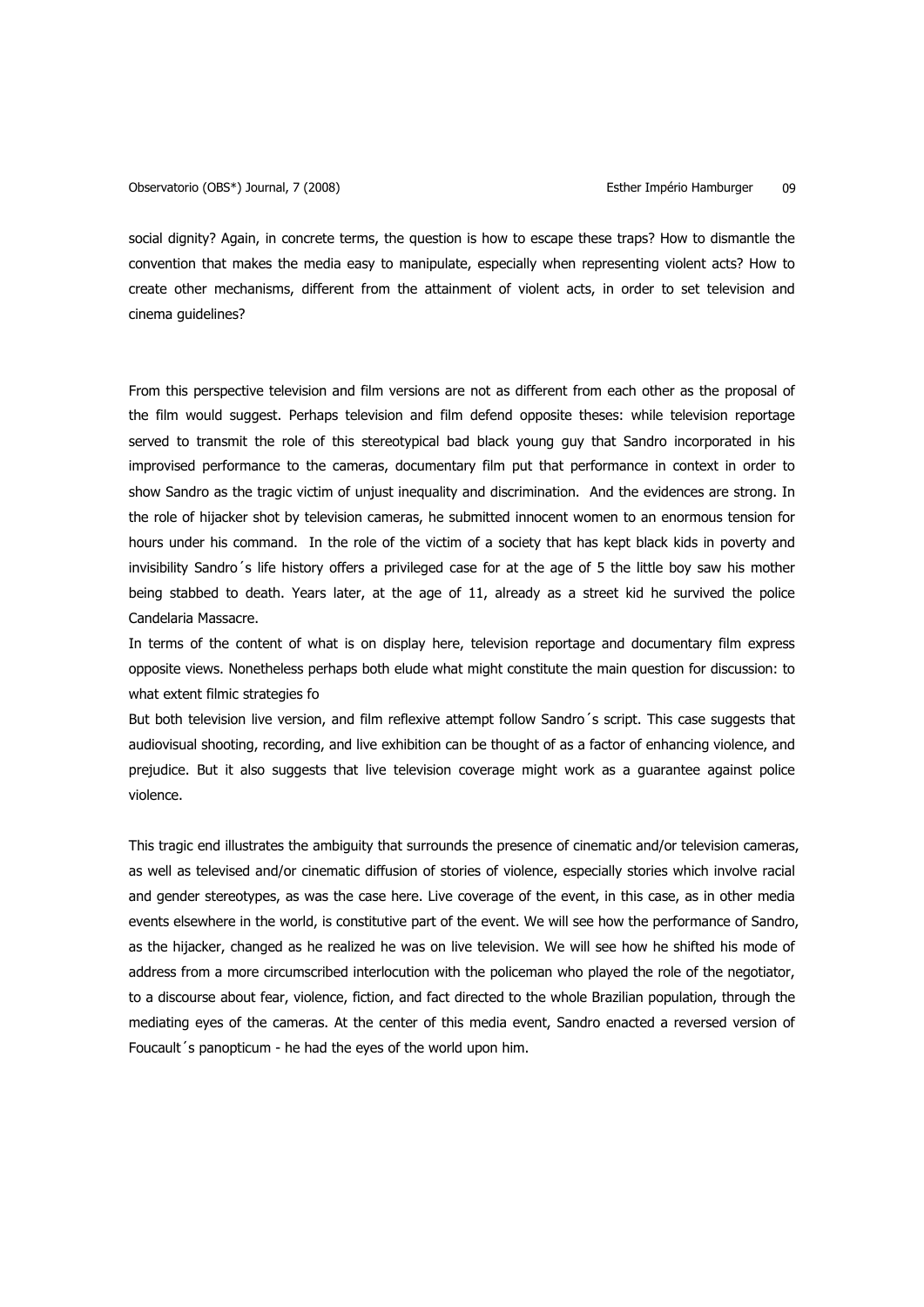010 Esther Império Hamburger

Observatorio (OBS\*) Journal, 7 (2008)

## **Bibliography**

Araújo, Joel Zito. A negação do Brasil. São Paulo, Senac, 2000.

Bentes, Ivana. "Aqui, Agora, o cinema do submundo ou o tele-show da realidade." Imagens, (2), 1994.

"Do sertão à favela." 2004. Paper apresentado no Colóquio "Representações da Metrópole, Brasil/França", CEM / ECA.

"The sertão and the favela in contemporary Brazilian film." In: Lúcia Nagib (org.) The new Brazilian cinema. London, I.B. Tauris, 2003, 121-38.

Bernadet, Jean Claude. Cineastas e imagens do povo. São Paulo, Cia das Letras, 2004.

Calil, Carlos Augusto. (2002). "Introdução à História do Cinema Brasileiro Módulo I." Instituto Moreira Salles, São Paulo.

Fabris, Mariarosaria. Nelson Pereira dos Santos: um olhar neo-realista? São Paulo, Edusp, 1994.

Ginsburg, Faye. "Aboriginal media and the Australian imaginary." Public Culture, vol. 5, 1993, pp. 557-78.

Hamburger, Esther. "Female and male, fiction and news: blurring gender and genre in Brazilian television." Trabalho apresentado em XIX Congress of Latin American Sociology Association (LASA), Atlanta, USA, 1995.

"Políticas da representação." Contracampo, 8, Niterói, 2003, pp. 49-60.

"Politics and Intimacy in Brazilian Telenovelas". Department of Anthropology, University of Chicago, Chicago, 1999.

Jabor, Arnaldo. "Investigação sobre a revolução mexicana na TV, Arnaldo Jabor entrevista ALbino Castro e Marcos Wilson, diretores do Aqui, Agora", Folha de S. Paulo, Ilustrada, 22/06 1991.

Kehl, Maria Rita. "Eu vi um Brasil na TV." In: Maria Rita Kehl, Alcir H. da Costa e Inimá F. Simões (orgs.). Um país no ar: história da TV brasileira em três canais. São Paulo, Brasiliense/FUNARTE, 1986. Leal, Ondina Fachel. A leitura social da novela das oito. Petrópolis, Vozes, 1986. Nagib, Lúcia. The new Brazilian Cinema. London, I.B.Taurus, 2003.

Ramos, F. "Humility, guilt and narcisism turned inside out in Brazil´s film revival." In: Lúcia Nagib (org.) The new Brazilian cinema. London, I.B. Tauris, 2003, pp. 65-84.

Sarques, Jane Jorge. A Ideologia Sexual dos Gigantes. Goiania, Editora da Universidade Federal de Goiás, 1986.

SIlva, Cristina Dias da. "Quando o algoz vira vítima: um estudo de caso sobre práticas narrativas de jornais em contextos de violência." Caxambú, 2004. Paper presented at ANPOCS 2004 Annual Meeting, at the thematic seminar "Imagens da modernidade: mídia, consumo e relações de poder".